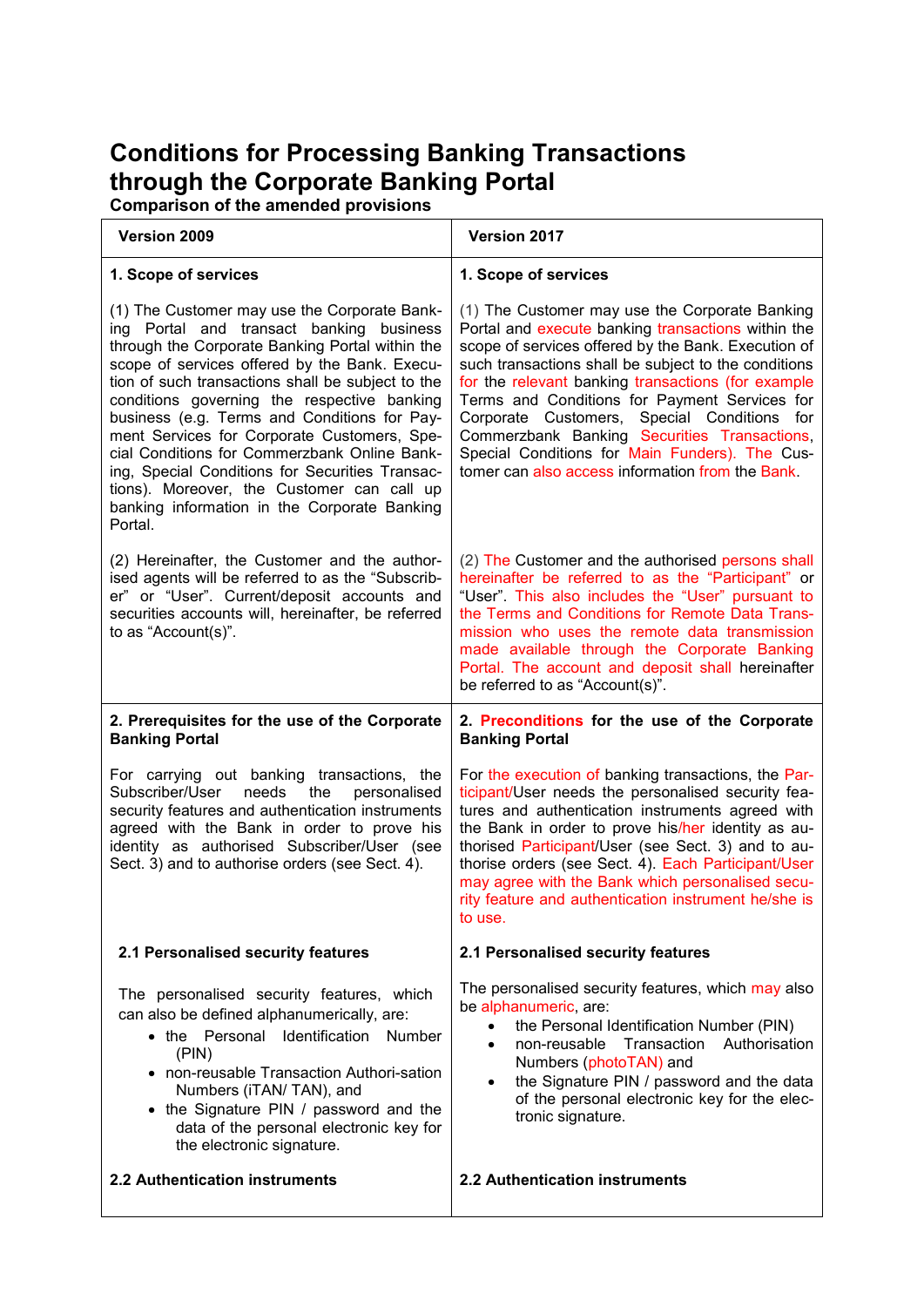| TANs can be made available to the Subscrib-<br>er/User on a list containing non-re-usable TANs.<br>The Subscriber/User may use further authenti-<br>cation instruments to store the electronic signa-<br>ture data:<br>a chip card with signature function, or<br>any other authentication instrument<br>containing the signature key.                                                                                                                                            | The photoTAN can be generated and made availa-<br>ble to the Participant/User via a mobile or reading<br>device. The Participant/User may use further au-<br>thentication instruments to authorise transactions:<br>a chipcard with signature function, or<br>$\bullet$<br>other authentication instrument containing<br>$\bullet$<br>the signature key, including the storage of<br>the electronic signature key in a technical<br>environment provided by the Bank (or by a<br>service provider authorised by the Bank)<br>that is protected against unauthorised ac-<br>cess,<br>an app personalised for the Partici-<br>٠<br>pant/User by the Bank in the initialisation<br>process. |
|-----------------------------------------------------------------------------------------------------------------------------------------------------------------------------------------------------------------------------------------------------------------------------------------------------------------------------------------------------------------------------------------------------------------------------------------------------------------------------------|------------------------------------------------------------------------------------------------------------------------------------------------------------------------------------------------------------------------------------------------------------------------------------------------------------------------------------------------------------------------------------------------------------------------------------------------------------------------------------------------------------------------------------------------------------------------------------------------------------------------------------------------------------------------------------------|
| 3. Access to the Corporate Banking Portal                                                                                                                                                                                                                                                                                                                                                                                                                                         | 3. Access to the Corporate Banking Portal                                                                                                                                                                                                                                                                                                                                                                                                                                                                                                                                                                                                                                                |
| The Subscriber/User is given access to the<br>Corporate Banking Portal when<br>he has transmitted the Subscriber num-<br>ber/login name and the PIN<br>verification of these data by the Bank<br>has shown that an access authorisation<br>for the Subscriber/ User exists, and<br>access has not been suspended (see<br>Sects. 9.1 and 10).<br>Once access to the Corporate Banking Portal<br>has been granted, the Subscriber/<br>User can call up information or place orders. | The Participant/User is given access to the Corpo-<br>rate Banking Portal if:<br>• the Participant/User has transmitted the par-<br>ticipant number/registration name and the<br><b>PIN</b><br>• the verification of this data by the Bank has<br>shown that an access authorisation for the<br>Participant/User exists, and<br>access has not been blocked (see Sects. 9.1 and<br>10). Once access to the Corporate Banking Portal<br>has been granted, the Participant/User can retrieve<br>information or place orders.                                                                                                                                                               |
| 4. Execution of orders via the Corporate<br><b>Banking Portal</b><br>4.1 Placing orders and authorisation                                                                                                                                                                                                                                                                                                                                                                         | 4. Execution of orders via the Corporate Bank-<br>ing Portal<br>4.1 Placing orders and authorisation                                                                                                                                                                                                                                                                                                                                                                                                                                                                                                                                                                                     |
| The authorisation to execute individual transac-<br>tions (e.g. credit transfers) is carried out $-$ ac-<br>cording to the selected type of service - by<br>means of the agreed personalised security fea-<br>tures:<br><b>iTAN</b><br>$\bullet$<br><b>PIN</b><br>$\bullet$<br>electronic signature or<br>$\bullet$<br>after logging in with the Subscriber<br>$\bullet$<br>number and/or login name and PIN by<br>simple clearance.                                              | The authorisation to implement individual transac-<br>tions (for example credit transfers) is carried out $-$<br>depending on the selected type of service $-$ by the<br>agreed personalised security features:<br>photoTAN,<br>$\bullet$<br>PIN,<br>$\bullet$<br>electronic signature, or<br>$\bullet$<br>by simple clearance after signing in with<br>$\bullet$<br>the participant number and/or registration<br>name and PIN by simple clearance.                                                                                                                                                                                                                                     |
| 4.2 Compliance with reporting regulations                                                                                                                                                                                                                                                                                                                                                                                                                                         | 4.2 Compliance with reporting regulations                                                                                                                                                                                                                                                                                                                                                                                                                                                                                                                                                                                                                                                |
| When making payments in favour of non-<br>residents, the Subscriber/User must comply with<br>the reporting duties set out in the Reporting<br>Regulations of the OeNB adopted according to<br>Art. 6, Para. 2 and 3 of the Austrian Foreign<br>Exchange Act (currently "ZABIL 1/2009" and<br>"ZABIL 2/2009"), as well as according to the<br>Ordinance regarding statistical surveys on the<br>imports and exports of services and cross-<br>border financial relations.          | When making payments in favour of non-residents,<br>the Participant/User must comply with the reporting<br>duties set out in the Reporting Regulations of the<br>OeNB adopted according to Art. 6, Para. 2 and 3 of<br>the Austrian Foreign Exchange Act (currently<br>"ZABIL 1/ 2013" in its version "ZABIL 1/2016"), as<br>well as according to the Ordinance regarding statis-<br>tical surveys on the imports and exports of services<br>and cross-border financial relations.                                                                                                                                                                                                       |

 $\overline{\phantom{a}}$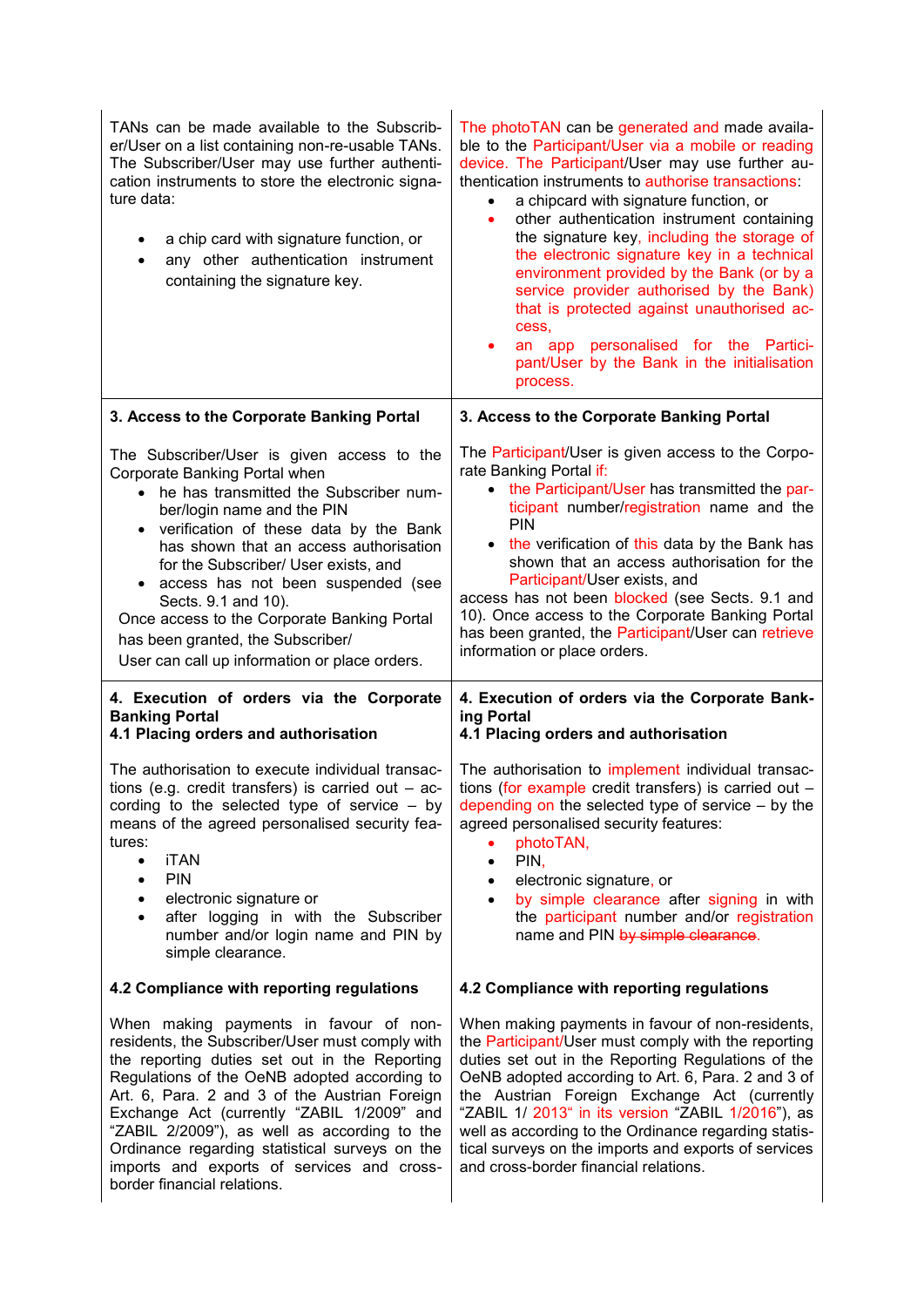| 5. Processing of orders by the Bank                                                                                                                                                                                                                                                                                                                                                                                                                                                                                                                                                                                                                                                                                                                                                                                                                                                                                                                                                                                                                                                                                                                                                                                                                                                                                  | 5. Processing of orders by the Bank                                                                                                                                                                                                                                                                                                                                                                                                                                                                                                                                                                                                                                                                                                                                                                                                                                                                                                                                                                                                                                                                                                                                                                                                                                                                              |
|----------------------------------------------------------------------------------------------------------------------------------------------------------------------------------------------------------------------------------------------------------------------------------------------------------------------------------------------------------------------------------------------------------------------------------------------------------------------------------------------------------------------------------------------------------------------------------------------------------------------------------------------------------------------------------------------------------------------------------------------------------------------------------------------------------------------------------------------------------------------------------------------------------------------------------------------------------------------------------------------------------------------------------------------------------------------------------------------------------------------------------------------------------------------------------------------------------------------------------------------------------------------------------------------------------------------|------------------------------------------------------------------------------------------------------------------------------------------------------------------------------------------------------------------------------------------------------------------------------------------------------------------------------------------------------------------------------------------------------------------------------------------------------------------------------------------------------------------------------------------------------------------------------------------------------------------------------------------------------------------------------------------------------------------------------------------------------------------------------------------------------------------------------------------------------------------------------------------------------------------------------------------------------------------------------------------------------------------------------------------------------------------------------------------------------------------------------------------------------------------------------------------------------------------------------------------------------------------------------------------------------------------|
| (1) Orders placed in the Corporate Banking<br>Portal will be executed according to the regula-<br>tions governing the processing of orders under<br>the agreed service type (e.g. credit transfer or<br>securities order).<br>(2) Payment orders (credit transfer, direct debit)<br>shall be subject to the following special regula-<br>tions. The Bank will execute the order subject to<br>the following conditions:<br>The Subscriber/User has proved his<br>$\bullet$<br>identity by means of his personalised<br>security feature.<br>The Subscriber's/User's authorisation<br>$\bullet$<br>for the respective order type has been<br>checked.<br>The data format for the agreed type of<br>٠<br>service has been observed.<br>The separately agreed drawing limit or<br>٠<br>the standard limit for the respective type<br>of service has not been exceeded.<br>The prerequisites for execution stipulat-<br>٠<br>ed in the prevailing special conditions<br>for the respective type of service have<br>been fulfilled.<br>Sufficient account cover (credit balance<br>$\bullet$<br>or credit facility) is available.<br>When the conditions for execution stipulated in<br>Sentence 1 have been met, the Bank will exe-<br>cute the payment order. Such execution shall<br>not violate any legal provisions. | (1) Orders placed in the Corporate Banking Portal<br>shall be processed according to the regulations<br>governing the processing of orders under the<br>agreed service type (for example credit transfer or<br>securities order).<br>(2) Payment orders (credit transfer, direct debit)<br>shall be subject to the following special regulations:<br>The Bank will execute the order subject to<br>the following conditions:<br>the Participant/User has proved his identity<br>by means of his personalised security fea-<br>ture,<br>the Participant's/User's authorisation for<br>$\bullet$<br>the relevant order type has been verified,<br>the data format for the agreed type of ser-<br>$\bullet$<br>vice is adhered to.<br>the separately agreed drawing limit or the<br>٠<br>standard limit for the respective type of<br>service has not been exceeded.<br>the preconditions for execution according<br>٠<br>to the relevant special conditions applica-<br>ble to the relevant order type are fulfilled,<br>and<br>sufficient account cover (credit balance or<br>$\bullet$<br>credit facility) is available.<br>If preconditions for execution according to sen-<br>tence 1 are complied with, the Bank will execute<br>the payment order. Such execution shall not violate<br>any legal provisions. |
| (3) When the conditions for execution according<br>to Sub-sect. (2), sentence 1, bullet points 1 to 5<br>have not been met, the Bank will not execute<br>the payment order. The Bank will inform the<br>Subscriber/User online or by other means of the<br>non-execution of the order and, to the extent<br>possible, of the reasons for the non-execution<br>as well as of the possibilities of correcting any<br>errors that led to the non-execution. This shall<br>not apply if the statement of reasons would<br>violate any legal provisions. When the Bank<br>executes the order in the absence of sufficient<br>cover funds in the account, a tolerated overdraft<br>arises for which an increased interest rate shall<br>be payable.                                                                                                                                                                                                                                                                                                                                                                                                                                                                                                                                                                        | (3) If the preconditions for execution according to<br>Subsect. (2), sentence 1, bullet points 1-5 are not<br>complied with, the Bank will not execute the pay-<br>ment order. The Bank will provide the Partici-<br>pant/User online or otherwise about the non-<br>execution of the order and, to the extent possible,<br>of the reasons for the non-execution as well as of<br>the possibilities of correcting any errors that led to<br>the non-execution. This shall not apply if the state-<br>ment of reasons would violate any legal provisions.<br>When the Bank executes the order in the absence<br>of sufficient cover funds in the account, a tolerated<br>overdraft arises for which an increased interest rate<br>shall be payable.                                                                                                                                                                                                                                                                                                                                                                                                                                                                                                                                                               |
| 6. Notifying the Customer of drawings made<br>via the Corporate Banking Portal                                                                                                                                                                                                                                                                                                                                                                                                                                                                                                                                                                                                                                                                                                                                                                                                                                                                                                                                                                                                                                                                                                                                                                                                                                       | 6. Notification to the Customer on drawings<br>made via the Corporate Banking Portal                                                                                                                                                                                                                                                                                                                                                                                                                                                                                                                                                                                                                                                                                                                                                                                                                                                                                                                                                                                                                                                                                                                                                                                                                             |
| The Bank shall notify the Customer of drawings<br>made via the Corporate Banking Portal in the<br>form agreed for transmitting information relating<br>to deposit and securities accounts and in ac-<br>cordance with the conditions applicable to this<br>order                                                                                                                                                                                                                                                                                                                                                                                                                                                                                                                                                                                                                                                                                                                                                                                                                                                                                                                                                                                                                                                     | The Bank shall notify the Customer of drawings<br>made via the Corporate Banking Portal in the form<br>agreed for account and securities account infor-<br>mation and in accordance with the conditions ap-<br>plicable to the order.                                                                                                                                                                                                                                                                                                                                                                                                                                                                                                                                                                                                                                                                                                                                                                                                                                                                                                                                                                                                                                                                            |
| 7. Duties of care to be observed by the Sub-                                                                                                                                                                                                                                                                                                                                                                                                                                                                                                                                                                                                                                                                                                                                                                                                                                                                                                                                                                                                                                                                                                                                                                                                                                                                         | 7. Duties of care to be observed by the Partici-                                                                                                                                                                                                                                                                                                                                                                                                                                                                                                                                                                                                                                                                                                                                                                                                                                                                                                                                                                                                                                                                                                                                                                                                                                                                 |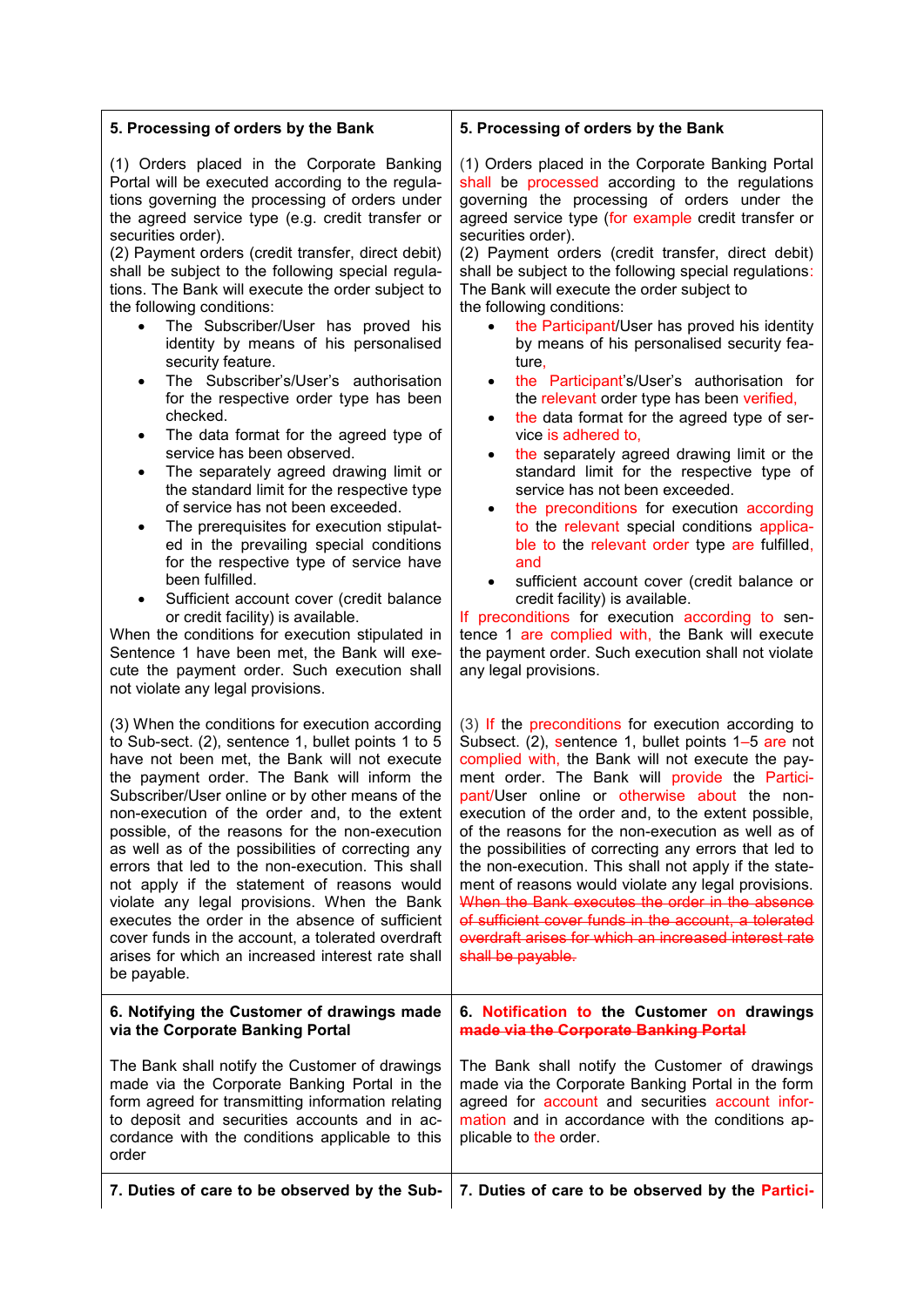| scriber/User                                                                                                                                                                                                                                                                                                                                                                                                                                                                                                                                                                                                                                                                                 | pant/User                                                                                                                                                                                                                                                                                                                                                                                                                                                                                                                                                                                                                                                                                                                                           |
|----------------------------------------------------------------------------------------------------------------------------------------------------------------------------------------------------------------------------------------------------------------------------------------------------------------------------------------------------------------------------------------------------------------------------------------------------------------------------------------------------------------------------------------------------------------------------------------------------------------------------------------------------------------------------------------------|-----------------------------------------------------------------------------------------------------------------------------------------------------------------------------------------------------------------------------------------------------------------------------------------------------------------------------------------------------------------------------------------------------------------------------------------------------------------------------------------------------------------------------------------------------------------------------------------------------------------------------------------------------------------------------------------------------------------------------------------------------|
| 7.1 Technical connection to the Corporate<br><b>Banking Portal</b>                                                                                                                                                                                                                                                                                                                                                                                                                                                                                                                                                                                                                           | 7.1 Technical connection to the Corporate<br><b>Banking Portal</b>                                                                                                                                                                                                                                                                                                                                                                                                                                                                                                                                                                                                                                                                                  |
| The Subscriber/User shall be obliged to estab-<br>lish the technical connection to the Corporate<br>Banking Portal only through the access chan-<br>nels separately notified by the Bank (e.g. Inter-<br>net address). The Customer shall be responsi-<br>ble for maintaining appropriate data backup for<br>his own systems and for setting up adequate<br>precautions against viruses and other harmful<br>programs (e.g. Trojans, worms, etc.) and keep-<br>ing them constantly up to date. The Customer<br>shall also be liable for complying with national<br>provisions governing the Internet use.                                                                                    | The Participant/User shall be obliged to establish<br>the technical connection to the Corporate Banking<br>Portal only through the access channels (for exam-<br>ple Internet address) separately notified by the<br>Bank. The Customer shall be responsible for main-<br>taining appropriate data backup for his own sys-<br>tems and for taking sufficient precautions against<br>viruses and other harmful programs (for example<br>Trojans, worms, etc.) and keeping them constantly<br>up to date. The Bank's apps may be obtained only<br>from app providers which the Bank has notified to<br>the Customer. The Customer shall take responsibil-<br>ity for complying with the country-specific provi-<br>sions for the use of the Internet. |
| 7.2 Maintaining secrecy of personalised se-<br>curity features / Careful custody of authenti-<br>cation instruments                                                                                                                                                                                                                                                                                                                                                                                                                                                                                                                                                                          | 7.2 Maintaining secrecy of personalised securi-<br>ty features and careful custody of authentica-<br>tion instruments                                                                                                                                                                                                                                                                                                                                                                                                                                                                                                                                                                                                                               |
| (1) The Subscriber/User shall<br>maintain secrecy in respect of his per-<br>sonalised security features (see Sect.<br>2.2) and transmit them to the Bank only<br>via the Corporate Banking Portal ac-<br>cess channels of which he has been<br>separately notified by the Bank<br>store his authentication instrument safe-<br>$\bullet$<br>ly (see Sect. 2.1) to prevent access by<br>other persons.<br>This is essential since any person holding the<br>authentication instrument can misuse the Cor-<br>porate Banking Portal together with the related<br>personalised security feature.                                                                                                | (1) The Participant/User shall<br>keep maintain secrecy in respect of his<br>personalised security features (see Sect.<br>2.1) secret and transmit them to the Bank<br>only via the Corporate Banking Portal ac-<br>cess channels of which he has been sepa-<br>rately notified by the Bank separately or via<br>the apps issued by the Bank, and<br>keep his authentication instrument safely<br>(see Sect. 2.2) to prevent access by other<br>persons.<br>This is essential since any other person who is in<br>possession of the authentication instrument can<br>misuse the Corporate Banking Portal procedure in                                                                                                                               |
| (2) In particular, the following shall be observed<br>to protect the personalised security feature and<br>the authentication instrument:                                                                                                                                                                                                                                                                                                                                                                                                                                                                                                                                                     | combination with the related personalised security<br>feature.<br>(2) In particular, the following shall be observed to<br>protect the personalised security feature and the<br>authentication instrument:                                                                                                                                                                                                                                                                                                                                                                                                                                                                                                                                          |
| The personalised security features PIN<br>$\bullet$<br>and iTAN as well as the signature PIN /<br>password shall not be stored electroni-<br>cally by a Subscriber/User (e.g. in the<br>customer system). The personal elec-<br>tronic key generated by the Subscrib-<br>er/User shall be under the sole control<br>of the Subscriber/User.<br>When a so-called "Technical User" is<br>٠<br>used in the course of fully automated<br>data transmission, the electronically<br>stored signature must be kept in a se-<br>cure and appropriate technical envi-<br>ronment. The "Technical User" shall not<br>be entitled to place the order himself.<br>He may merely transmit the order data. | The personalised security features PIN and<br>the signature PIN / password may not be<br>stored electronically (for example in the<br>Customer system) by the Participant/User.<br>The personal electronic key generated by<br>the Participant/User shall be under the sole<br>control of the Participant/User only or in a<br>technical environment made available by<br>the Bank (or by a service provider author-<br>ised by the Bank) that is protected against<br>unauthorised access.<br>If a so-called "Technical User" is used in<br>the course of fully automated data trans-<br>mission, the electronically stored signature<br>must be kept in a secure and appropriate                                                                  |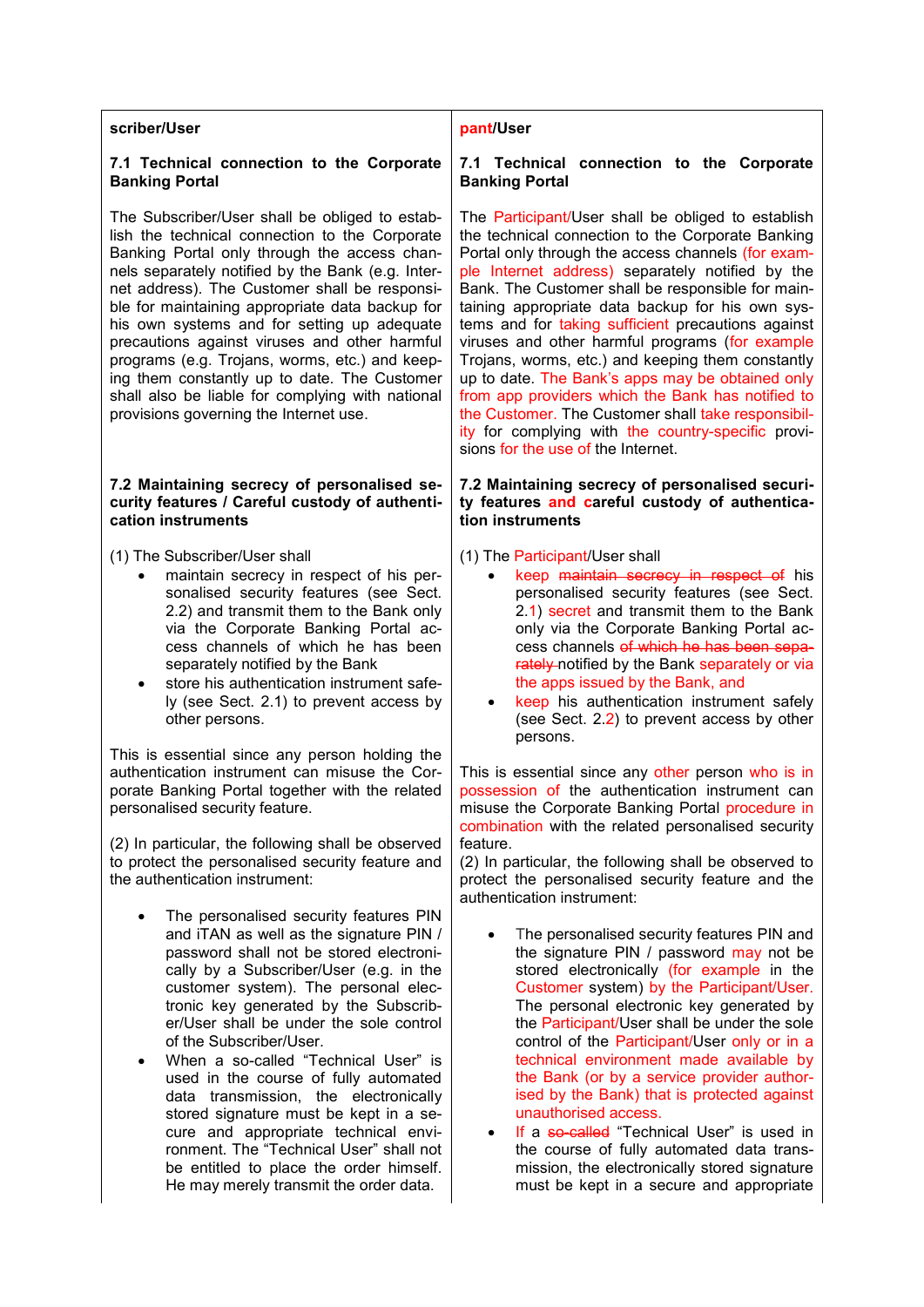- When entering the personalised security features, it must be ensured that no other person can spy out such features.
- The personalised security features may not be entered outside the separately agreed Internet pages (e.g. in no case on online pages of traders).
- The personalised security features shall not be passed on outside the Corporate Banking Portal procedure, e.g. not by email.
- The signature PIN / password for the electronic signature may not be stored together with the authentication instrument.
- The Subscriber/User may use only one iTAN for the authorisation of an order. The Bank will only ask for two TANs for one transaction if a new TAN list needs to be activated (last TAN of the old TAN list and first TAN of the new TAN list).

## **7.3 Reconciling order data with the data displayed by the Bank**

When the Bank displays, for the purpose of confirmation, data to the Subscriber/ User from his order placed via the Corporate Banking Portal (e.g. amount, account number of payee, securities identification number) in the Customer system or via another device of the Subscriber/User (e.g. chip card reader with display), the Subscriber/User shall be obliged to verify prior to confirmation that the displayed data are in conformity with the data of the intended transaction.

# **7.4 Additional duties of care of the Customer**

The Customer shall ensure that the obligations of care arising from this agreement are also observed by his authorised agents (i.e. by all Subscribers/ Users).

technical environment. The "Technical User" shall not be entitled to issue the order itself. it may merely transmit the order data.

- When entering the personalised security features, it has to be ensured that no other person can spy out such features.
- The personalised security features may not be entered outside the separately agreed Internet pages or on apps other than those of the Bank (for example not on online pages of traders).
- The personalised security features may not be transmitted outside the Corporate Banking Portal, for instance not by email.
- The signature PIN / password for the electronic signature may not be kept together with the authentication instrument.
- The Participant/User may not use more than one photoTAN for the authorisation of an order. The Bank will only ask for two TANs for one transaction if a new TAN list needs to be activated (last TAN of the old TAN list and first TAN of the new TAN list).

# **7.3 Security of the Customer system**

The Participant/User must adhere to the security notices on the Internet pages of the Bank, particularly the measures to protect the hardware and software used, and install up-to-date, state-of-the art virus protection and firewall systems. In particular, the operating system and security precautions of the mobile device may not be modified or deactivated.

#### **7.4 Verification of the order data by means of the data displayed by the Bank**

If the Bank displays data to the Participant/User contained in his/her Corporate Banking Portal order (for example amount, account number of payee, securities identification number) in the Customer system or via another device of the Participant/User (for example chip card reader with display) for confirmation, the Participant/User shall be obliged to verify that the displayed data conform with the data of the intended transaction prior to confirmation.

# **7.5 Additional duties of care of the Customer**

The Customer shall ensure that the obligations of care arising from this contract are also observed by his/her authorised persons (i.e. all Participants/Users).

| 8. Encryption technology abroad | 8. Encryption technology abroad |
|---------------------------------|---------------------------------|
|                                 |                                 |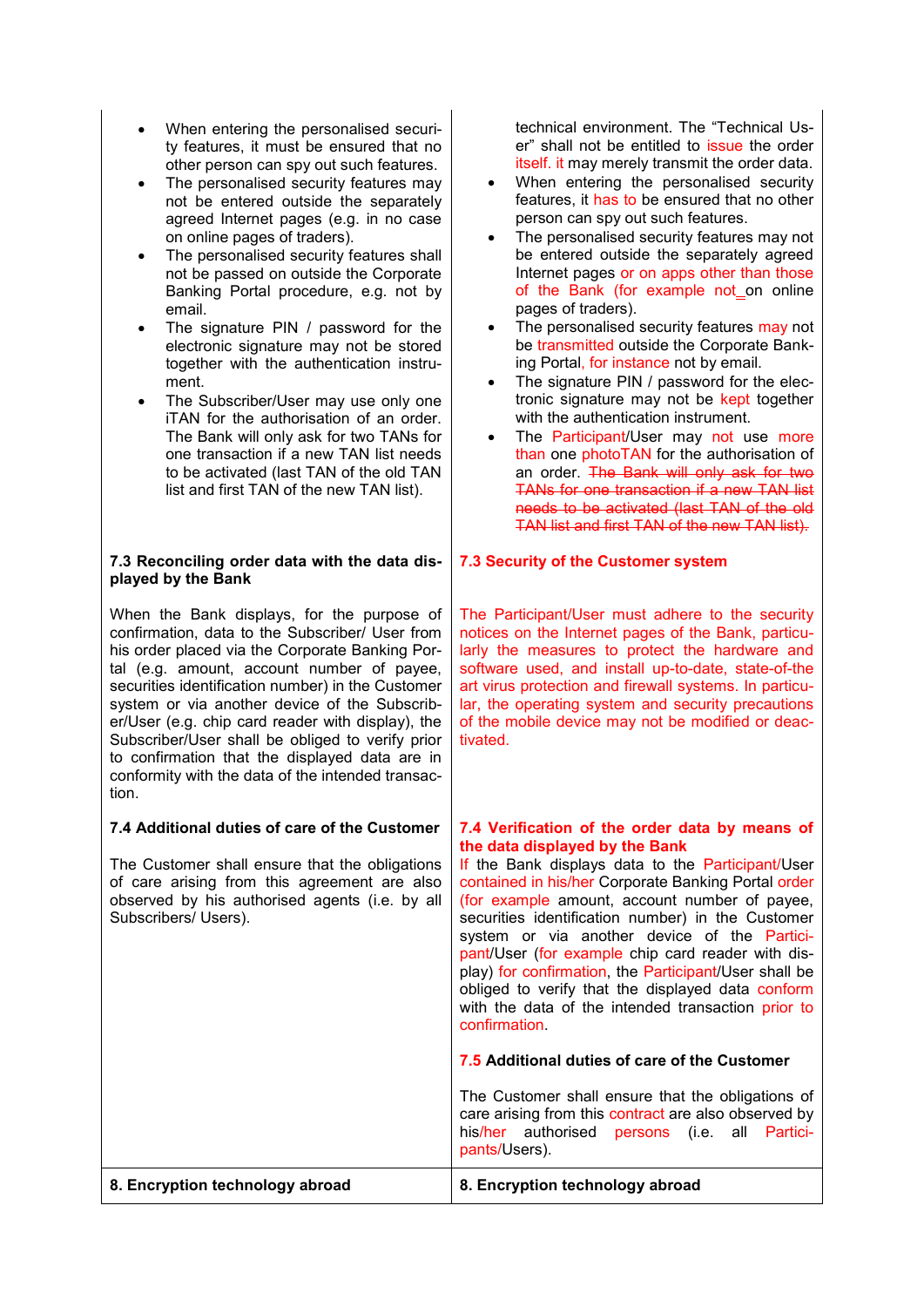| The online access made available by the Bank<br>may not be used in countries where the use,<br>import and export for encryption technology is<br>restricted. The Subscriber must, where appro-<br>priate, arrange for the necessary permits, notifi-<br>cations or other required measures. The Sub-<br>scriber must inform the Bank of any bans, per-<br>mission requirements and notification duties of<br>which he has become aware. | The online access made available by the Bank may<br>not be used in countries where the use, import and<br>export for encryption technology is restricted. The<br>Participant must, where appropriate, arrange for<br>the necessary permits, notifications or other re-<br>quired measures. The Participant must inform the<br>Bank of any prohibitions, permit obligations and<br>notification duties of which he/she has become<br>aware.                                                                                |
|-----------------------------------------------------------------------------------------------------------------------------------------------------------------------------------------------------------------------------------------------------------------------------------------------------------------------------------------------------------------------------------------------------------------------------------------|---------------------------------------------------------------------------------------------------------------------------------------------------------------------------------------------------------------------------------------------------------------------------------------------------------------------------------------------------------------------------------------------------------------------------------------------------------------------------------------------------------------------------|
| 9. Notification and reporting duties                                                                                                                                                                                                                                                                                                                                                                                                    | 9. Notification and reporting duties                                                                                                                                                                                                                                                                                                                                                                                                                                                                                      |
| 9.1 Suspension request                                                                                                                                                                                                                                                                                                                                                                                                                  | 9.1 Blocking request                                                                                                                                                                                                                                                                                                                                                                                                                                                                                                      |
| (1) When the Subscriber/User detects                                                                                                                                                                                                                                                                                                                                                                                                    | (1) If the Participant/User detects                                                                                                                                                                                                                                                                                                                                                                                                                                                                                       |
| the loss or theft of the authentica- tion<br>$\bullet$<br>instrument,<br>the misuse thereof, or<br>$\bullet$<br>any other unauthorised use of his au-<br>$\bullet$<br>thentication instrument or personal se-<br>curity feature,                                                                                                                                                                                                        | the loss or theft of the authentication in-<br>strument.<br>the misuse, or<br>any other unauthorised use of his/her authentica-<br>tion instrument or personal security feature, the                                                                                                                                                                                                                                                                                                                                      |
| the Subscriber/User shall immediately notify the<br>Bank thereof (suspension request). The Sub-<br>scriber/User may also send the Bank a suspen-<br>sion request through the suspension hotline of<br>which he has separately been notified.<br>(2) The Subscriber/User shall immediately re-                                                                                                                                           | Participant/User shall immediately notify the Bank<br>thereof (blocking request). The Participant/User<br>may also send the Bank a suspension request<br>through the suspension hotline of which he has<br>separately been notified. make blocking request to<br>the Bank whenever required also by means of the<br>blocking hotline notified to him/her separately. The<br>Participant may in case of any technical faults any<br>other means to contact the bank.<br>(2) The Participant/User shall report any theft or |
| port any theft or misuse to the police.                                                                                                                                                                                                                                                                                                                                                                                                 | misuse to the police without delay.                                                                                                                                                                                                                                                                                                                                                                                                                                                                                       |
| (3) In the event that the Subscriber/User sus-<br>pects that another person<br>has illegally gained possession of his<br>$\bullet$<br>authentication instrument or otherwise<br>gained knowledge of his personalised<br>security feature, or<br>has used the authentication instrument<br>or personalised security feature, he<br>must also transmit a suspension re-<br>quest.                                                         | (3) In the event that the Participant/User suspects<br>that another person<br>has gained possession of his authentica-<br>$\bullet$<br>tion instrument or has otherwise gained<br>knowledge of his personalised security fea-<br>ture, or<br>has used the authentication instrument or<br>personalised security feature, he/she must<br>also transmit a blocking request.                                                                                                                                                 |
| 9.2 Notifying of unauthorised or incorrectly<br>executed orders                                                                                                                                                                                                                                                                                                                                                                         | 9.2 Notifying of unauthorised or incorrectly<br>executed orders                                                                                                                                                                                                                                                                                                                                                                                                                                                           |
| The Customer shall notify the Bank as soon as<br>he detects an unauthorised or incorrectly exe-<br>cuted order.                                                                                                                                                                                                                                                                                                                         | The Customer shall notify the Bank as soon as<br>he/she detects an unauthorised or incorrectly exe-<br>cuted order.                                                                                                                                                                                                                                                                                                                                                                                                       |
| 9.3 Evidence                                                                                                                                                                                                                                                                                                                                                                                                                            | 9.3 Evidence                                                                                                                                                                                                                                                                                                                                                                                                                                                                                                              |
| Upon request, the Bank shall provide the Cus-<br>tomer with evidence that enables the Customer<br>to prove within a period of 18 months after noti-<br>fication that he has complied with his notification<br>duty according to the Sects. 9.1 and 9.2.                                                                                                                                                                                 | The Bank shall provide the Customer with evidence<br>that enables the Customer to prove within a period<br>of 18 months after notification that he/she has<br>complied with his notification duty according to the<br>Sects. 9.1 and 9.2.                                                                                                                                                                                                                                                                                 |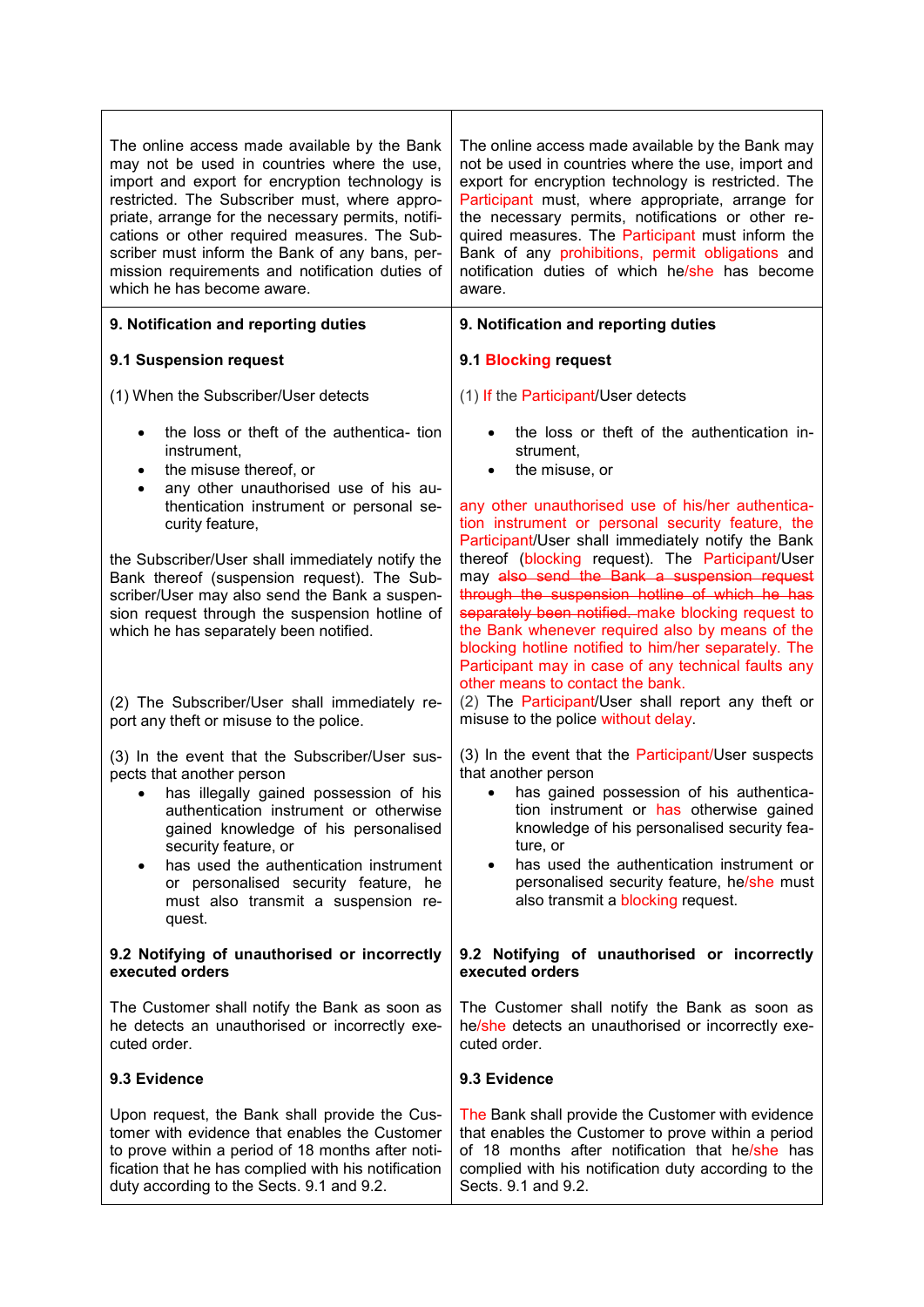| 10. Blocking of access                                                                                                                                                                                                                                                                                                                                                                                                                                                                       |
|----------------------------------------------------------------------------------------------------------------------------------------------------------------------------------------------------------------------------------------------------------------------------------------------------------------------------------------------------------------------------------------------------------------------------------------------------------------------------------------------|
| 10.1 Blocking of access at the request of the<br><b>Participant/User</b>                                                                                                                                                                                                                                                                                                                                                                                                                     |
| Upon request of the Participant/User, in particular<br>in case of a blocking request according to Sect.<br>9.1, the Bank will block the following:                                                                                                                                                                                                                                                                                                                                           |
| the Corporate Banking Portal access for<br>that Participant/User and, if the Partici-<br>pant/User so demands, the access for all<br>Participants/Users of the Customer, or<br>the Participant's/User's authentication in-<br>$\bullet$<br>strument.                                                                                                                                                                                                                                         |
| 10.2 Blocking of access at the request of the<br><b>Bank</b>                                                                                                                                                                                                                                                                                                                                                                                                                                 |
| (1) The Bank may block the Corporate Banking<br>Portal access for a Participant/User if                                                                                                                                                                                                                                                                                                                                                                                                      |
| the Bank is entitled to terminate the coop-<br>eration agreement for foreign and transac-<br>tion business for good cause,<br>this is justified due to objective reasons in<br>$\bullet$<br>connection with the security of the authen-<br>tication instrument or the personalised se-<br>curity feature, or<br>there is suspicion of reason to assume an<br>$\bullet$<br>unauthorised or fraudulent use of the au-<br>thentication instrument or of the personal-<br>ised security feature. |
| (2) The Bank will notify the Customer by stating the<br>relevant reasons for blocking the access, if possi-<br>ble before the access is blocked, in writing, if<br>agreed electronically or available for retrieval in a<br>manner agreed with the customer but at the latest<br>immediately afterwards. At the same time, the<br>Bank will state the reasons for the suspension.                                                                                                            |
| <b>10.3 Unblocking of access</b>                                                                                                                                                                                                                                                                                                                                                                                                                                                             |
| The Bank will unblock the access or exchange the<br>personalised security feature or authentication<br>instrument if the reasons for blocking the access do<br>no longer exist. It will immediately notify the Cus-<br>tomer thereof.in writing, if agreed electronically or<br>available for retrieval in a manner agreed with the<br>customer.                                                                                                                                             |
| 10.4 Automatic blocking                                                                                                                                                                                                                                                                                                                                                                                                                                                                      |
| (1) The chip card with signature function will be<br>blocked if the signature PIN / password for the                                                                                                                                                                                                                                                                                                                                                                                         |
| Portal for that Sub-scriber/User and, if                                                                                                                                                                                                                                                                                                                                                                                                                                                     |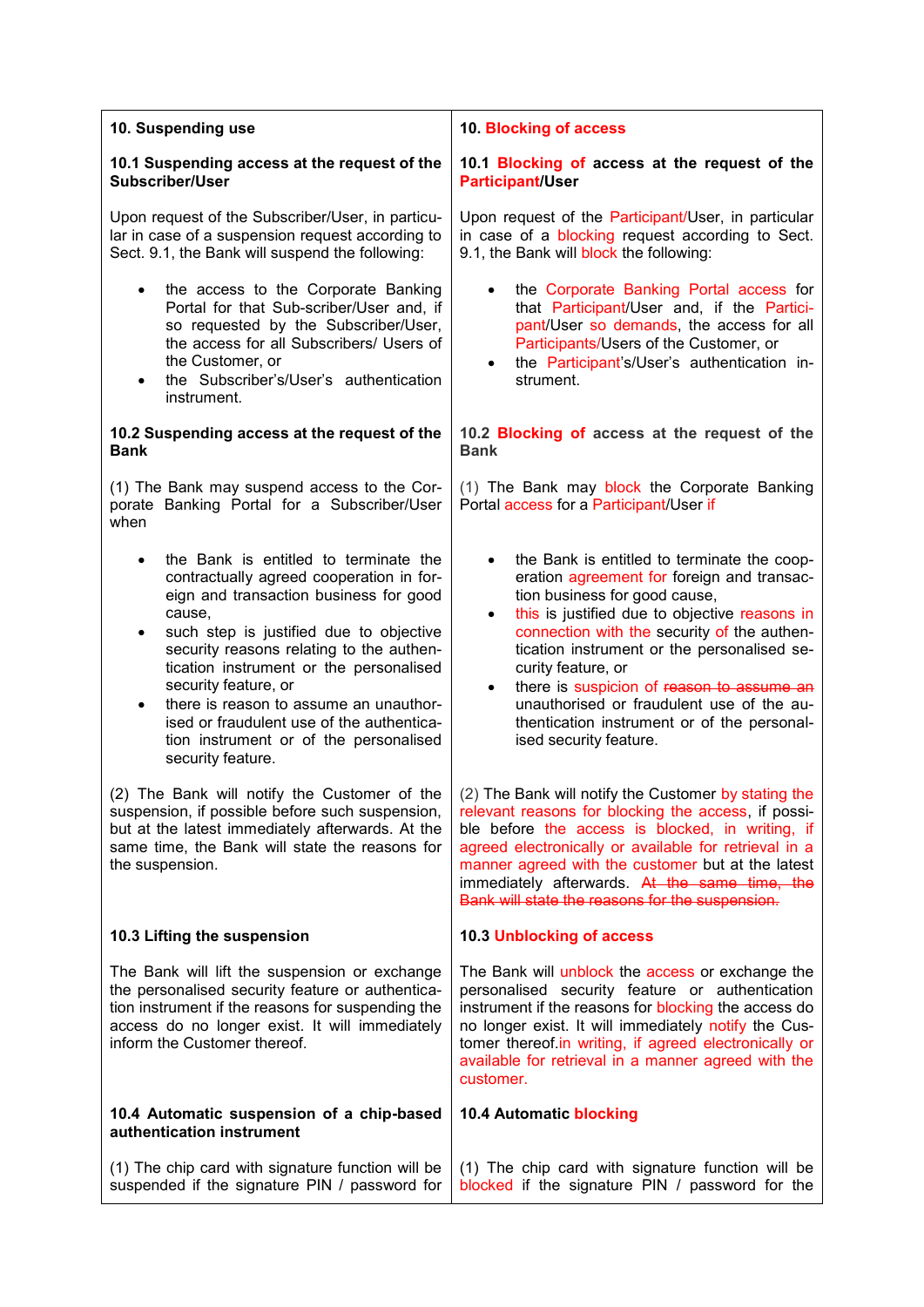| the electronic signature has been entered incor-<br>rectly three times in succession. Re-activation<br>or unlocking of the chip card by the Bank is not<br>possible.                                                                                                                                                                                                                                                                                                                                                                                | electronic signature has been entered incorrectly<br>three times in succession. The chip card cannot be<br>unblocked or re-activated by the Bank.                                                                                                                                                                                                                                                                                                                                                                                                                                       |
|-----------------------------------------------------------------------------------------------------------------------------------------------------------------------------------------------------------------------------------------------------------------------------------------------------------------------------------------------------------------------------------------------------------------------------------------------------------------------------------------------------------------------------------------------------|-----------------------------------------------------------------------------------------------------------------------------------------------------------------------------------------------------------------------------------------------------------------------------------------------------------------------------------------------------------------------------------------------------------------------------------------------------------------------------------------------------------------------------------------------------------------------------------------|
| (2) The transmitted signature will be suspended<br>when the signature PIN / password for the sig-<br>nature has been entered incorrectly three times<br>in succession. In such case, the Subscrib-<br>er/User must generate a new electronic signa-<br>ture, transmit it to the Bank again and have it<br>cleared at the Bank by an INI (initialisation)<br>letter.                                                                                                                                                                                 | (2) The transmitted signature will be blocked if the<br>signature PIN / password for the signature has<br>been entered incorrectly three times in succession.<br>In such case, the Participant/User must generate a<br>new electronic signature, transmit it to the Bank<br>again and clear it with the Bank by an (initialisation)<br>letter ("INI-Brief").                                                                                                                                                                                                                            |
| (3) The PIN is suspended when it has been<br>entered incorrectly three times in succession.<br>The TAN list is suspended when a TAN has<br>been entered incorrectly three times in succes-<br>sion.                                                                                                                                                                                                                                                                                                                                                 | (3) The PIN is blocked if it has been entered incor-<br>rectly three times in succession.<br>(4) The Participant is blocked from using the pho-<br>toTAN procedure, if the TAN has been entered                                                                                                                                                                                                                                                                                                                                                                                         |
| (4) The authentication instrument mentioned in<br>Sub-sect. (1) can then no longer be used for the<br>Corporate Banking Portal. The Subscriber/User<br>may contact the Bank to re-establish the use of<br>the Corporate Banking Portal. After a suspen-<br>sion, the Bank shall immediately notify the Cus-<br>tomer of the suspension and the reasons for<br>such action unless the information would run<br>counter to objective security considerations or to<br>national or Community regulations or violate<br>Court or administrative orders. | incorrectly five times in succession.<br>(5) The Participant/User may contact the Bank in<br>order to restore the functionality of the Business<br>Customer Portal. The Subscriber/User may contact<br>the Bank to re-establish the use of the Corporate<br>Banking Portal. After a suspension, The Bank shall<br>notify the Customer at once that the account has<br>been blocked, providing the reasons, unless to do<br>so would compromise objectively justified security<br>considerations or constitute a breach of provisions<br>of Community or international regulations or of |
|                                                                                                                                                                                                                                                                                                                                                                                                                                                                                                                                                     | official court or administrative orders.                                                                                                                                                                                                                                                                                                                                                                                                                                                                                                                                                |
| 11. Liability when using personalised securi-<br>ty features and/or authentication instru-<br>ments                                                                                                                                                                                                                                                                                                                                                                                                                                                 | 11. Liability when using personalised security<br>features and/or authentication instruments                                                                                                                                                                                                                                                                                                                                                                                                                                                                                            |
| 11.1 Liability of the Customer for unauthor-<br>ised payment transactions prior to a sus-<br>pension request                                                                                                                                                                                                                                                                                                                                                                                                                                        | 11.1 Liability of the Customer for unauthorised<br>payment transactions prior to a suspension<br>request                                                                                                                                                                                                                                                                                                                                                                                                                                                                                |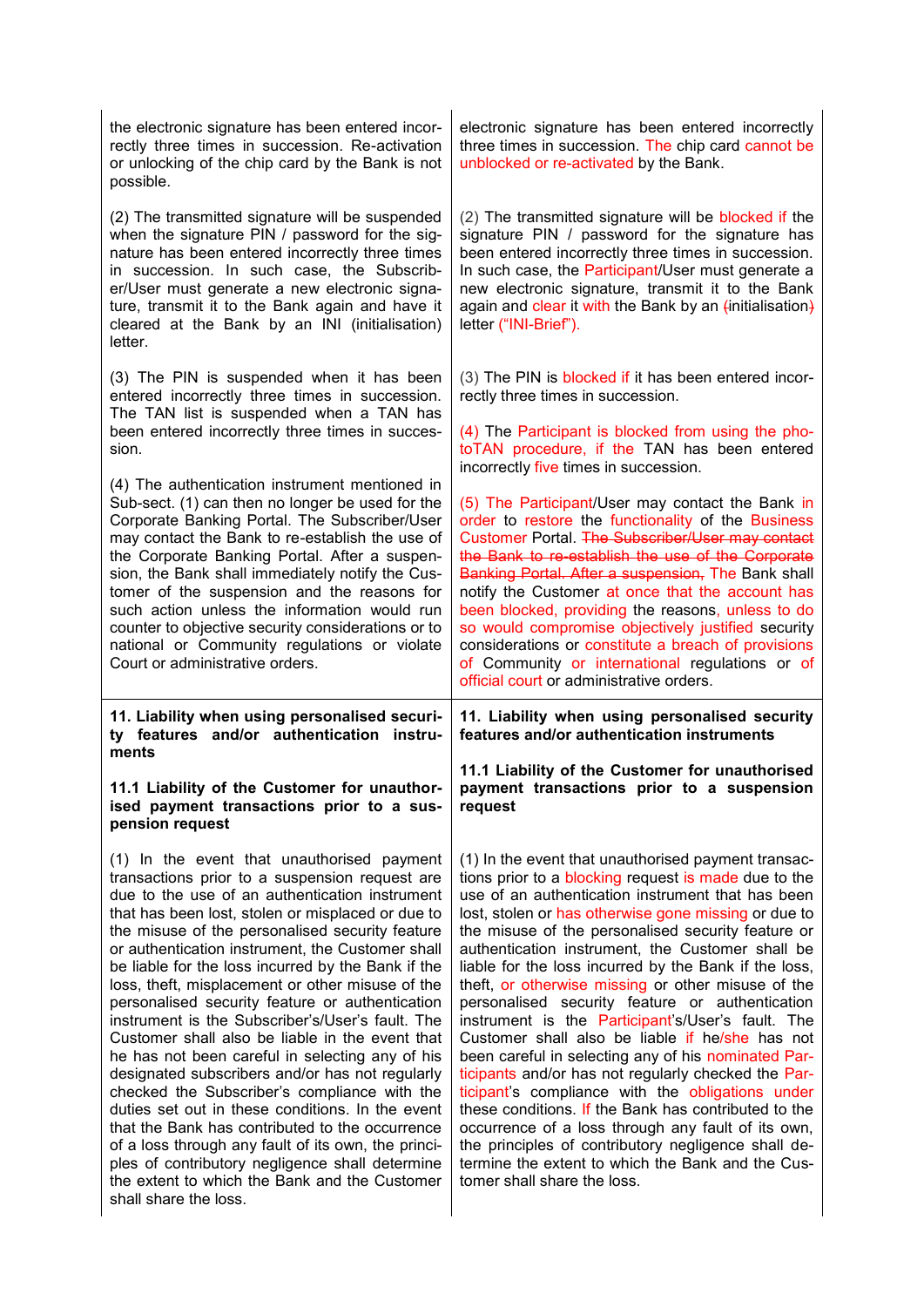(2) The Customer shall not be obliged to compensate a loss according to Sub-sects. (1) and (2) if the Subscriber/User was unable to transmit the suspension request according to Sect. 9.1 because the Bank had failed in ensuring that the suspension request could be received and the loss was incurred as a result of such failure.

(3) The liability for losses caused during the period for which the regular limit or the Corporate Banking Portal drawing limit agreed with the Customer applies, shall be limited to the amount of the respective limit.

### **11.2 Liability for unauthorised securities transactions or other services prior to a suspension request**

In the event of unauthorised securities transactions or other unauthorised trans-actions in the agreed services prior to a suspension request are due to the use of an authentication instrument that has been lost, stolen or misplaced or are due to the misuse of the personalised security feature or authentication instrument, the Customer shall be liable for the loss incurred by the Bank if the loss, theft, misplacement or other misuse of the personalised security feature or authentication instrument is the Subscriber's/User's fault. The Customer shall also be liable in the event that he has not been careful in selecting any of his designated subscribers and/or has not regularly checked the Subscriber's compliance with the duties set out in these conditions. In the event that the Bank has contributed to the occurrence of a loss through any fault of its own, the principles of contributory negligence shall determine the extent to which the Bank and the Customer shall share the loss.

## **11.3 Liability of the Bank after receipt of the suspension request**

As soon as the Bank receives a suspension request by a Subscriber/User, it will bear all losses incurred after the date of receipt of the suspension request arising from unauthorised drawings. This shall not apply if the Subscriber/User has acted with intent to defraud.

**12. Availability**

The Bank will make every effort to keep the services provided by the Corporate Banking Portal available to the greatest extent possible. However, this does not imply guaranteed availability. In particular, technical problems, maintenance and network problems (e.g. nonavailability of third-party servers) beyond the

(2) The Customer shall not be obliged to compensate a loss according to Sub-sects. (1) and (2) above if the Participant/User was unable to give the blocking request according to Sect. 9.1 because the Bank had failed in ensuring that the blocking request could be received and the loss was incurred as a result.

(3) The liability for losses caused during the period for which the standard limit or the Corporate Banking Portal drawing limit agreed with the Customer applies, shall be limited to the amount of the respective limit.

#### **11.2 Liability for unauthorised securities transactions or other service before a blocking request is made**

If unauthorised securities transactions or unauthorised payment transactions for the agreed type of service occur prior to a blocking request is made due to the use of lost or stolen or otherwise missing authentication instrument or any other misuse of the personalised security feature or authentication instrument and the Bank has incurred a loss as a result, the Customer shall be liable for the resulting loss to the Bank if the loss, theft, or other misuse of the personalised security feature or authentication instrument is the Participant's/User's fault. The Customer shall also be liable if he has not been careful in selecting any of his nominated participants and/or has not regularly checked the Participant's compliance with the obligations under these conditions. If the Bank has contributed to the occurrence of a loss through any fault of its own, the principles of contributory negligence shall determine the extent to which the Bank and the Customer shall share the loss.

#### **11.3 Liability of the Bank after the blocking request is made receipt of the suspension request**

As soon as the Bank receives a blocking request by a Participant/User, it will bear all losses incurred after the date of receipt of the blocking request arising from unauthorised drawings. This shall not apply if the Participant/User has acted with fraudulent intent.

# **12. Availability**

The Bank will make every effort to keep the services provided by the Corporate Banking Portal available to the greatest extent possible. However, this does not imply guaranteed availability. In particular, technical problems, maintenance and network problems (for example non-availability of third-party server) beyond the Bank's control may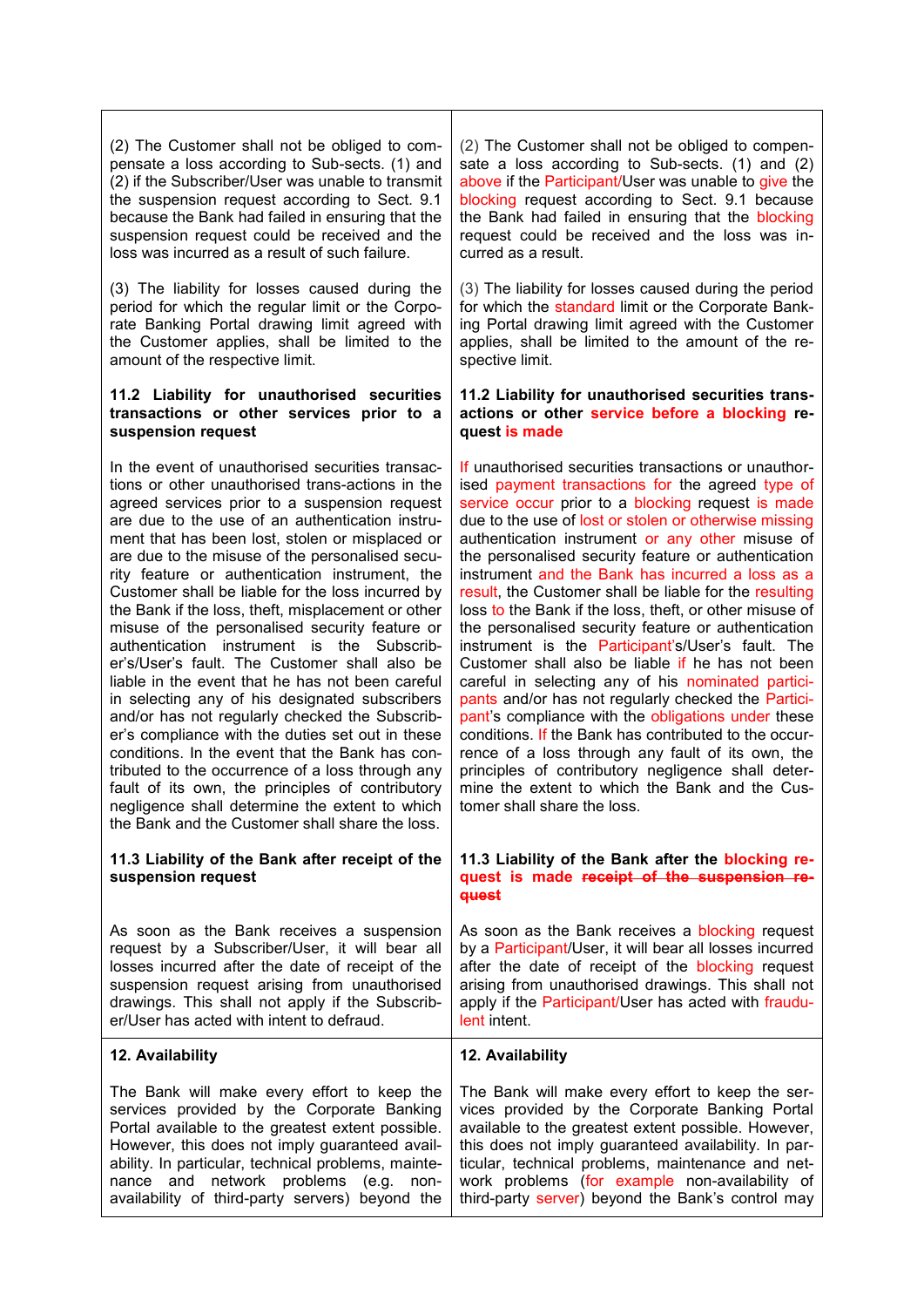| Bank's control may cause temporary disruptions<br>that prevent access.                                                                                                                                                                                                                                                                                                                                                                                                                                                                                                                                                                                                                                                                                                                                                                                                                                        | cause temporary disruptions that prevent access.                                                                                                                                                                                                                                                                                                                                                                                                                                                                                                                                                                                                                                                                                                                                                                                                                                               |
|---------------------------------------------------------------------------------------------------------------------------------------------------------------------------------------------------------------------------------------------------------------------------------------------------------------------------------------------------------------------------------------------------------------------------------------------------------------------------------------------------------------------------------------------------------------------------------------------------------------------------------------------------------------------------------------------------------------------------------------------------------------------------------------------------------------------------------------------------------------------------------------------------------------|------------------------------------------------------------------------------------------------------------------------------------------------------------------------------------------------------------------------------------------------------------------------------------------------------------------------------------------------------------------------------------------------------------------------------------------------------------------------------------------------------------------------------------------------------------------------------------------------------------------------------------------------------------------------------------------------------------------------------------------------------------------------------------------------------------------------------------------------------------------------------------------------|
| 13. Reference links to third-party websites                                                                                                                                                                                                                                                                                                                                                                                                                                                                                                                                                                                                                                                                                                                                                                                                                                                                   | 13. Links to third-party websites                                                                                                                                                                                                                                                                                                                                                                                                                                                                                                                                                                                                                                                                                                                                                                                                                                                              |
| If the Internet page provides access to third-<br>party websites, this is only done in order to al-<br>low the Customer and User easier access to<br>information on the Internet. The contents of<br>such sites shall not constitute own statements<br>by the Bank and are also not examined by the<br>Bank.                                                                                                                                                                                                                                                                                                                                                                                                                                                                                                                                                                                                  | If the Internet page provides access to third-party<br>websites, this is only done in order to allow the<br>Customer and User easier access to information on<br>the Internet. The contents of such sites shall not<br>constitute own statements by the Bank and are<br>also not examined by the Bank.                                                                                                                                                                                                                                                                                                                                                                                                                                                                                                                                                                                         |
| 14. Usage Rights                                                                                                                                                                                                                                                                                                                                                                                                                                                                                                                                                                                                                                                                                                                                                                                                                                                                                              | 14. Rights of use                                                                                                                                                                                                                                                                                                                                                                                                                                                                                                                                                                                                                                                                                                                                                                                                                                                                              |
| This Agreement does not permit the Customer<br>to set up links or frame links to his websites<br>without the Bank's prior written consent. The<br>Customer hereby undertakes to use the web-<br>sites and their content only for his own purpos-<br>es. In particular, the Customer shall not be au-<br>thorised to make the content available to third<br>parties, to incorporate it into other products or<br>procedures or to decode the source code of<br>individual Internet pages without the Bank's<br>consent. References to the rights of the Bank or<br>third parties may not be removed or made un-<br>recognisable. The Customer will not use brand<br>names, domain names or other trademarks of<br>the Bank or third parties without the Bank's prior<br>consent. Under the present Conditions, the<br>Customer does not receive any irrevocable,<br>exclusive or transferable rights of usage. | This Agreement does not permit the Customer to<br>create links or frame links to its websites without<br>the Bank's prior written consent. The Customer<br>hereby undertakes to use the websites and their<br>content for its own purposes. In particular, the Cus-<br>tomer is not authorised to make the contents avail-<br>able to third parties, to incorporate it into other<br>products or procedures or to decode the source<br>code of individual Internet pages without the Bank's<br>consent. References to the rights of the Bank or<br>third parties may not be removed or made unrec-<br>ognisable. The Customer will not use brand names,<br>domain names or other trademarks of the Bank or<br>third parties without the Bank's prior consent. Un-<br>der the present Conditions, the Customer does not<br>receive any irrevocable, exclusive or assignable<br>rights of usage. |
| 15. Hotline ("Help Desk")                                                                                                                                                                                                                                                                                                                                                                                                                                                                                                                                                                                                                                                                                                                                                                                                                                                                                     | 15. Hotline ("Help Desk")                                                                                                                                                                                                                                                                                                                                                                                                                                                                                                                                                                                                                                                                                                                                                                                                                                                                      |
| The Bank will set up a telephone hotline (the<br>"Help Desk") to answer technical or operational<br>questions regarding the services provided by<br>the Corporate Banking Portal. The Bank will<br>staff the Help Desk on bank business days in<br>Germany. Information on phone numbers and<br>opening hours is available through the usual<br>Firmenkunden-<br>access<br>path<br>(e.g.<br>portal.de/kontakt).                                                                                                                                                                                                                                                                                                                                                                                                                                                                                               | The Bank provides a telephone hotline (the "Help"<br>Desk") to process technical, operational or func-<br>tionality questions regarding the services provided<br>by the Corporate Banking Portal. The Bank will<br>staff the Help Desk on bank days applicable to the<br>banking<br>industry<br>(see<br>https://www.oenb.at/Service/Bankfeiertage.html).<br>Phone numbers and opening hours shall be com-<br>municated by the available through the usual ac-<br>cess path (e.g. Firmenkunden-portal.de/kontakt).<br>17. Changes to these Conditions for Processing                                                                                                                                                                                                                                                                                                                            |
|                                                                                                                                                                                                                                                                                                                                                                                                                                                                                                                                                                                                                                                                                                                                                                                                                                                                                                               | <b>Banking Transactions through the Corporate</b><br><b>Banking Portal</b>                                                                                                                                                                                                                                                                                                                                                                                                                                                                                                                                                                                                                                                                                                                                                                                                                     |
|                                                                                                                                                                                                                                                                                                                                                                                                                                                                                                                                                                                                                                                                                                                                                                                                                                                                                                               | The Conditions for Processing<br><b>Banking</b><br>(1)<br>Transactions through the Corporate Banking Portal<br>available<br>the<br>Internet<br>under<br>are<br><b>on</b><br>https://www.firmenkunden.commerzbank.de/portal/<br>The Bank will also forward these conditions to the<br>Customer at any time if so requested.                                                                                                                                                                                                                                                                                                                                                                                                                                                                                                                                                                     |
|                                                                                                                                                                                                                                                                                                                                                                                                                                                                                                                                                                                                                                                                                                                                                                                                                                                                                                               | (2) Changes to these Conditions for Processing<br>Transactions through the Corporate<br><b>Banking</b><br>Banking Portal – excluding the main to the                                                                                                                                                                                                                                                                                                                                                                                                                                                                                                                                                                                                                                                                                                                                           |